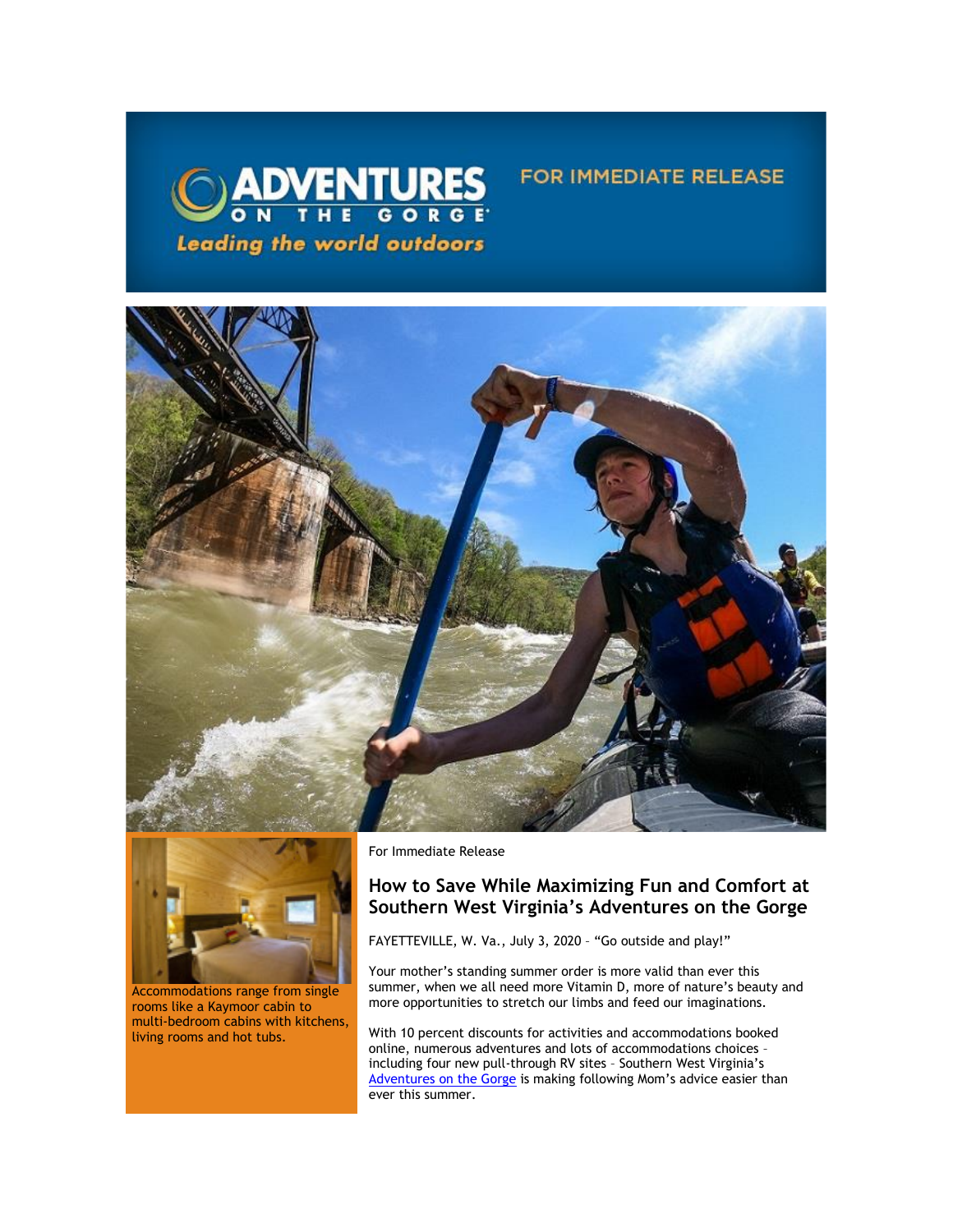

Lake and river activities do wonders for the mind and spirit.



With two zipline courses, ropes, rock climbing and BridgeWalk, the resort offers a wide range of aerial activities.

"I grew up outside in the New River Gorge, and it was in the outdoors where I learned my most valuable life lessons and skills," said Roger Wilson, CEO of AOTG. "One of those lessons was that immersion in an outdoor adventure – even a brief one – can do wonders for the mind and the spirit. Being outside is one of the most enduring medicines for what ails us."

The resort covers some 250 acres and is known for its river rafting, aerial adventures, lake activities and more.

Here are some suggestions for maximizing the experience:

**Book online.** Instead of filling out waivers and making payments after arriving, do as much advance work as possible by going online. Best of all, you will save 10 percent on activities and accommodations.

**Bring your own accommodations.** Recreational vehicles are extremely popular this summer, and AOTG has created four pull-through sites measuring 40 to 60 feet long and featuring 20/30/50 amp electrical hookups. The campground is also popular for those who just want to pitch a tent.

**Get private accommodations.** Freestanding and multi-unit cabins, duplexstyle suites and luxurious houses are all available. These [accommodations](https://click.icptrack.com/icp/relay.php?r=13440961&msgid=456782&act=3SPQ&c=1378153&destination=https%3A%2F%2Fadventuresonthegorge.com%2Flodging%2F&cf=13608&v=a0a1ec07ee637c78242d3333295573a8e337130c936224b8e1d32f73fd9e88eb) include some with multiple bedrooms, fully equipped kitchens, private decks with hot tubs, outdoor fire rings and living areas for guests to spread out while others are spacious with private outdoor decks.

**Bring your own party.** Not only is a rafting or ziplining party comprised of friends and family a great way to keep your "bubble" small, it's more fun winding your way through the rapids or forest. If you're rafting, don't forget to designate the correct people to sit up front and catch the brunt of the splashing.

**Visit during the week.** Weekdays feature a quieter and more relaxed atmosphere and a larger selection of accommodations for overnight guests.

The popular adventure resort in Southern West Virginia has also developed a [set of guidelines](https://click.icptrack.com/icp/relay.php?r=13440961&msgid=456782&act=3SPQ&c=1378153&destination=https%3A%2F%2Fadventuresonthegorge.com%2Fwebinar%2F&cf=13608&v=0e256f2f09d819a61663a3ae02d7066dc4ae97c0dedcefbb946cbc909829e0ff) for guests and employees during the Covid 19 pandemic.

For more information on these and other activities, visit the website or connect with the resort on **Facebook**, **Twitter**, **Instagram**, **TripAdvisor**, [YouTube,](https://click.icptrack.com/icp/relay.php?r=13440961&msgid=456782&act=3SPQ&c=1378153&destination=https%3A%2F%2Fwww.youtube.com%2Fuser%2FAdventuresOnTheGorge&cf=13608&v=7b71b3e994e129bfdca87c6523149b64faacb62e001d98eb26897d7c7236e8cc) and [Vimeo](https://click.icptrack.com/icp/relay.php?r=13440961&msgid=456782&act=3SPQ&c=1378153&destination=https%3A%2F%2Fvimeo.com%2Fuser4260102&cf=13608&v=4ff82f41c6c552c9da3c61684889fad58e153a690bdb0b74761adab86ca752a0) and by signing up for AOTG [e-newsletter.](https://click.icptrack.com/icp/relay.php?r=13440961&msgid=456782&act=3SPQ&c=1378153&destination=https%3A%2F%2Fadventuresonthegorge.com%2F&cf=13608&v=a83cd0882452dd5ad1794082623f8c176d7586c5f6015a054a1c7b875f219550)

Reservations can be made [online o](https://click.icptrack.com/icp/relay.php?r=13440961&msgid=456782&act=3SPQ&c=1378153&destination=https%3A%2F%2Fadventuresonthegorge.com%2Fadventures%2Fwhitewater-rafting%2Fsummer-gauley-loop-overnight%2F&cf=13608&v=4850d45587df31612fc20496dd2cce90cea3787d6dbc23d49d242d845627523b)r by calling 1-855-379-8738.

## ###

## **What to know about Adventures on the Gorge**

Named one of the top six adventure resorts in the country by U.S. News & [World Report,](https://click.icptrack.com/icp/relay.php?r=13440961&msgid=456782&act=3SPQ&c=1378153&destination=http%3A%2F%2Ftravel.usnews.com%2Fgallery%2Famericas-6-top-adventure-resorts&cf=13608&v=764bfdbe430f777c5bcc69b025c1a8805ca5cbb157f8c18454c411b272e07901) Adventures on the Gorge is located on more than 250 acres along the rim of the majestic New River Gorge near Fayetteville, W.Va. The resort provides an array of outdoor experiences including whitewater rafting on the New and Gauley Rivers, aerial adventures, rock climbing, rappelling, kayaking, stand up paddle boarding, fishing, mountain biking and hiking.

There are also restaurants, bars and shops as well as a small-group conference center. Visitors can choose from a variety o[f accommodations](https://click.icptrack.com/icp/relay.php?r=13440961&msgid=456782&act=3SPQ&c=1378153&destination=https%3A%2F%2Fadventuresonthegorge.com%2Flodging%2F&cf=13608&v=a0a1ec07ee637c78242d3333295573a8e337130c936224b8e1d32f73fd9e88eb) and [vacation packages.](https://click.icptrack.com/icp/relay.php?r=13440961&msgid=456782&act=3SPQ&c=1378153&destination=https%3A%2F%2Fadventuresonthegorge.com%2Fpackages%2F&cf=13608&v=8751df1b896b42a43c8f638cff3537e1a0bec91ccd87a43021a073a818c593de)